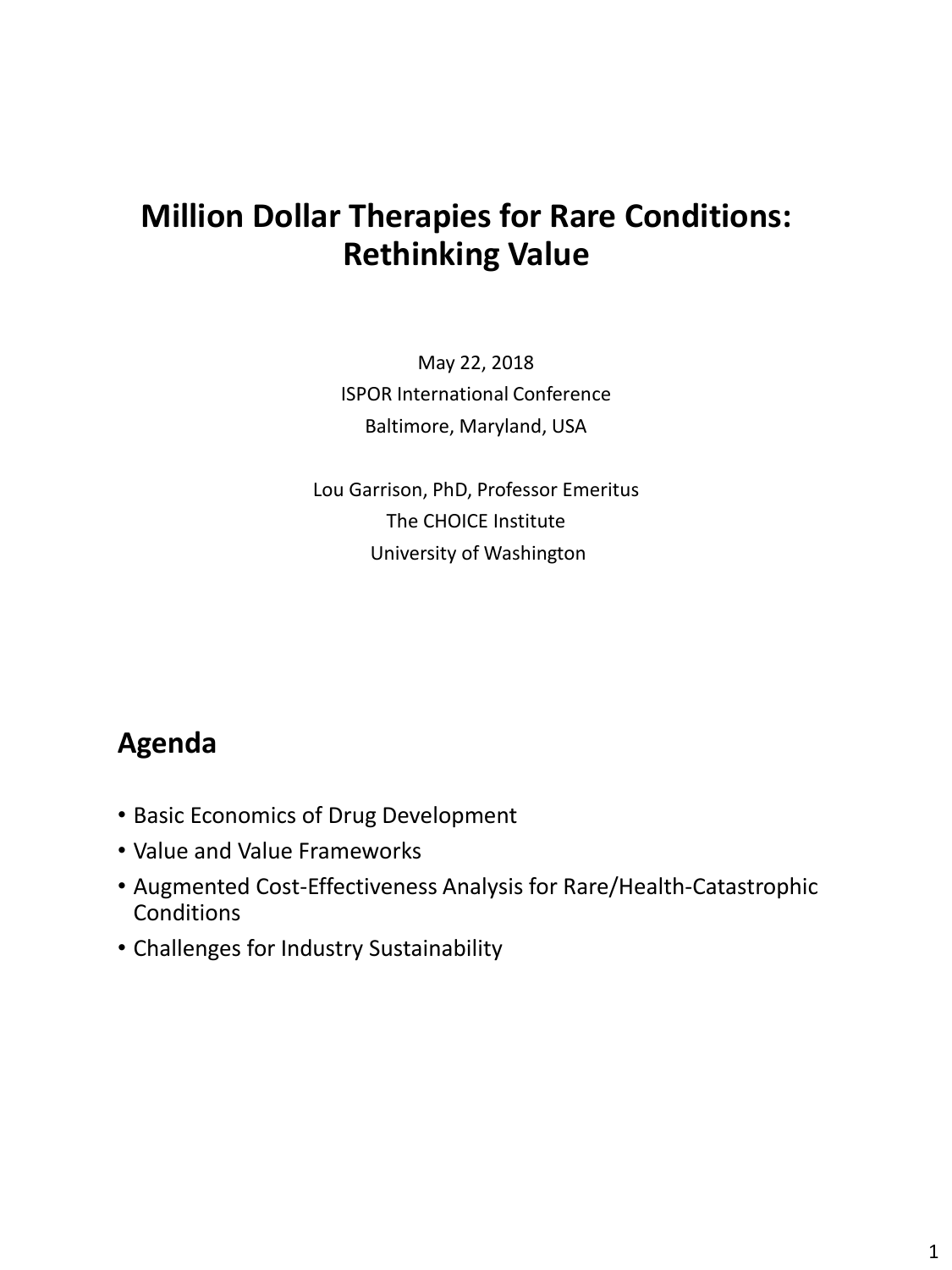

Figure 1 | Novel FDA approvals since 1993. New molecular entities (NMEs) and Biologics License Applications (BLAs) approved by the Center for Drug Evaluation and Research since 1993 (see also TABLE 1). Approvals by the Center for Biologics Evaluation and Research are not included in this drug count (see TABLE 2). Data are from Drugs@FDA.

**Mullard, A; 2018** 

### **What is a "medicine" from an economic perspective?**

- One input in a "health production function":
	- H = H(physician visits, hospital care, medicines, own time, **OTHER**)
	- "OTHER"—the social determinants of population health
- What about an "innovative" drug?
	- Represents new information or knowledge.
- What is unique about new information or knowledge from an economic perspective?
	- It's a NOT a private good: it's a "public good."
	- It's NOT ONLY a public good, it's a **GLOBAL public good**.
- Free markets will tend to **undersupply public goods** (below what is socially optimal).
	- Therefore, intervene, but how?
	- Patents (intellectual property) and subsidies.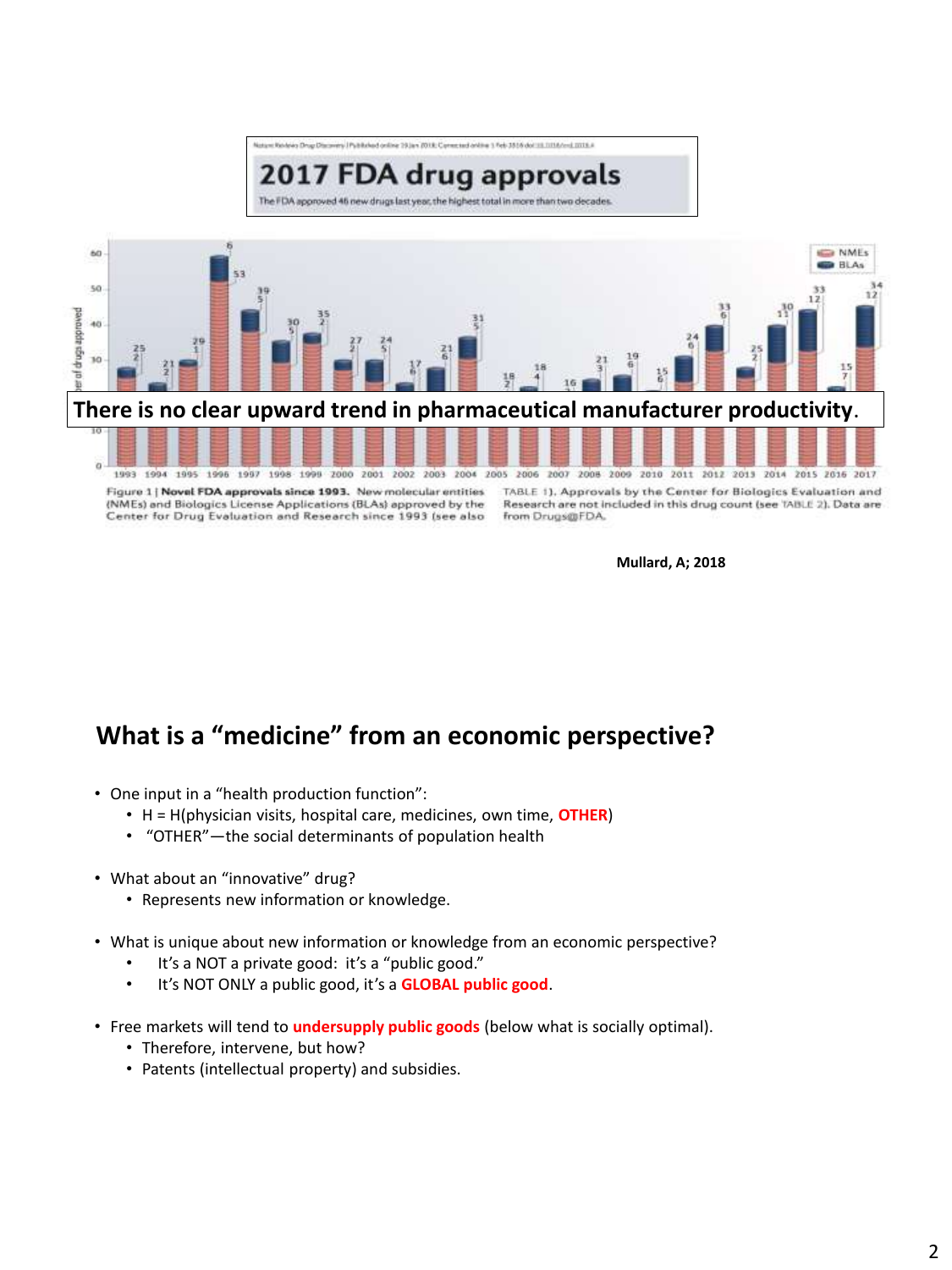### **Drug Development: Complex, Risky, and Costly**



#### **Rising Real Prices of Oncology Medicines in US**



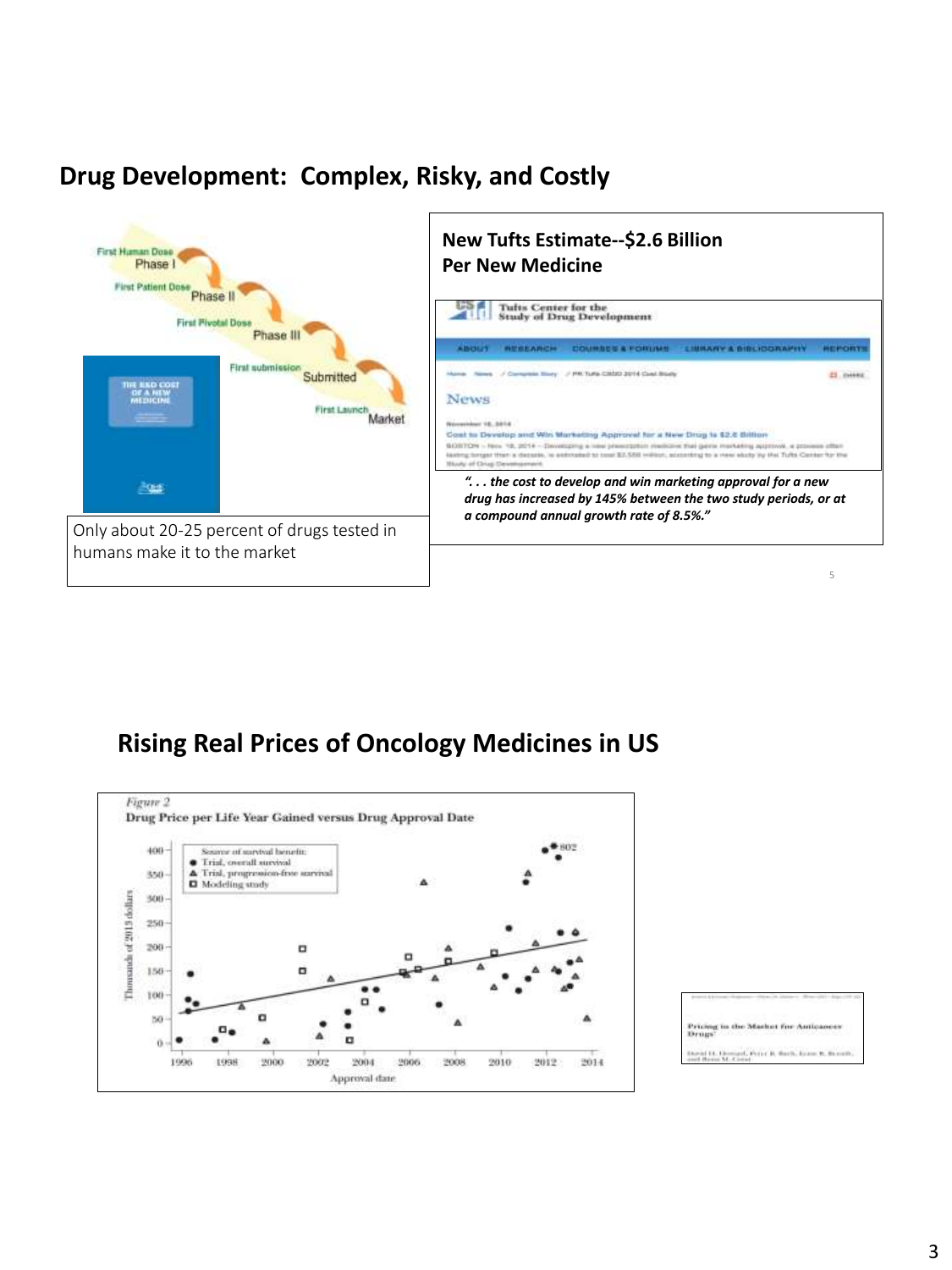#### **Falling Returns in Pharma**







### **ISPOR Initiative on US Value Assessment Frameworks STF Final Report. Feb. 2018**

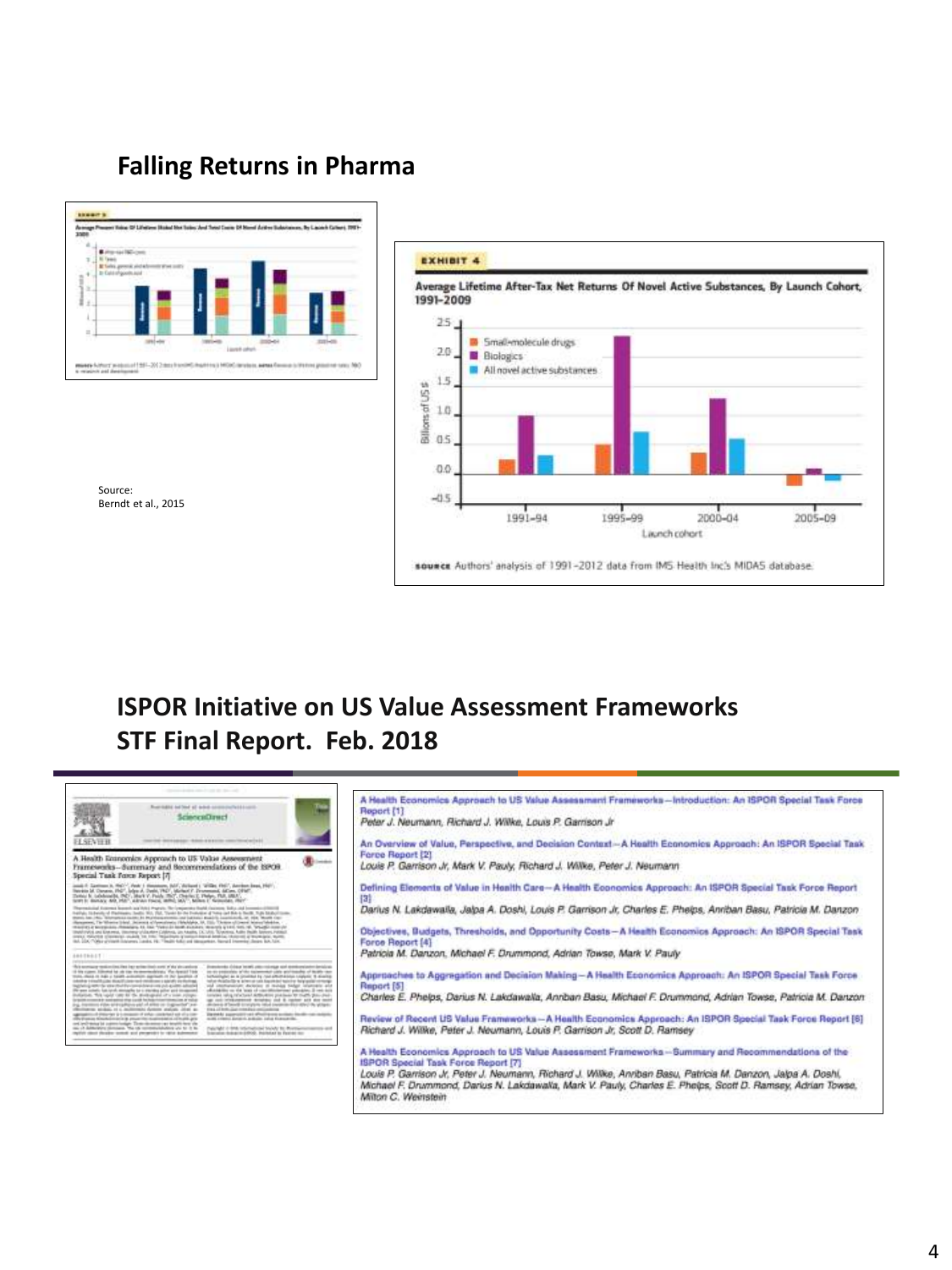# **Decision Contexts and Value Frameworks**



*Source: STF Final Report, Section 2 (Garrison, Pauly, et al, Value Health, Feb. 2018)*

# **Working Premise**

". . .it is critical to investigate these value frameworks **because of the signals they send to innovators**. Value-based approaches can encourage firms to produce more of what is being optimized in the frameworks, and discourage them from bringing to market products that do not produce good value. Ideally, that means society will benefit from medical products and healthcare technologies that **efficiently improve the health and welfare of the population** according to consistent and well-founded measures of value. Conversely, ill-conceived frameworks could produce long-lasting harms by encouraging innovators to develop treatments that fail to produce real value." *[emphasis added]*

*Source: STF Final Report [1], ViH, Feb. 2018*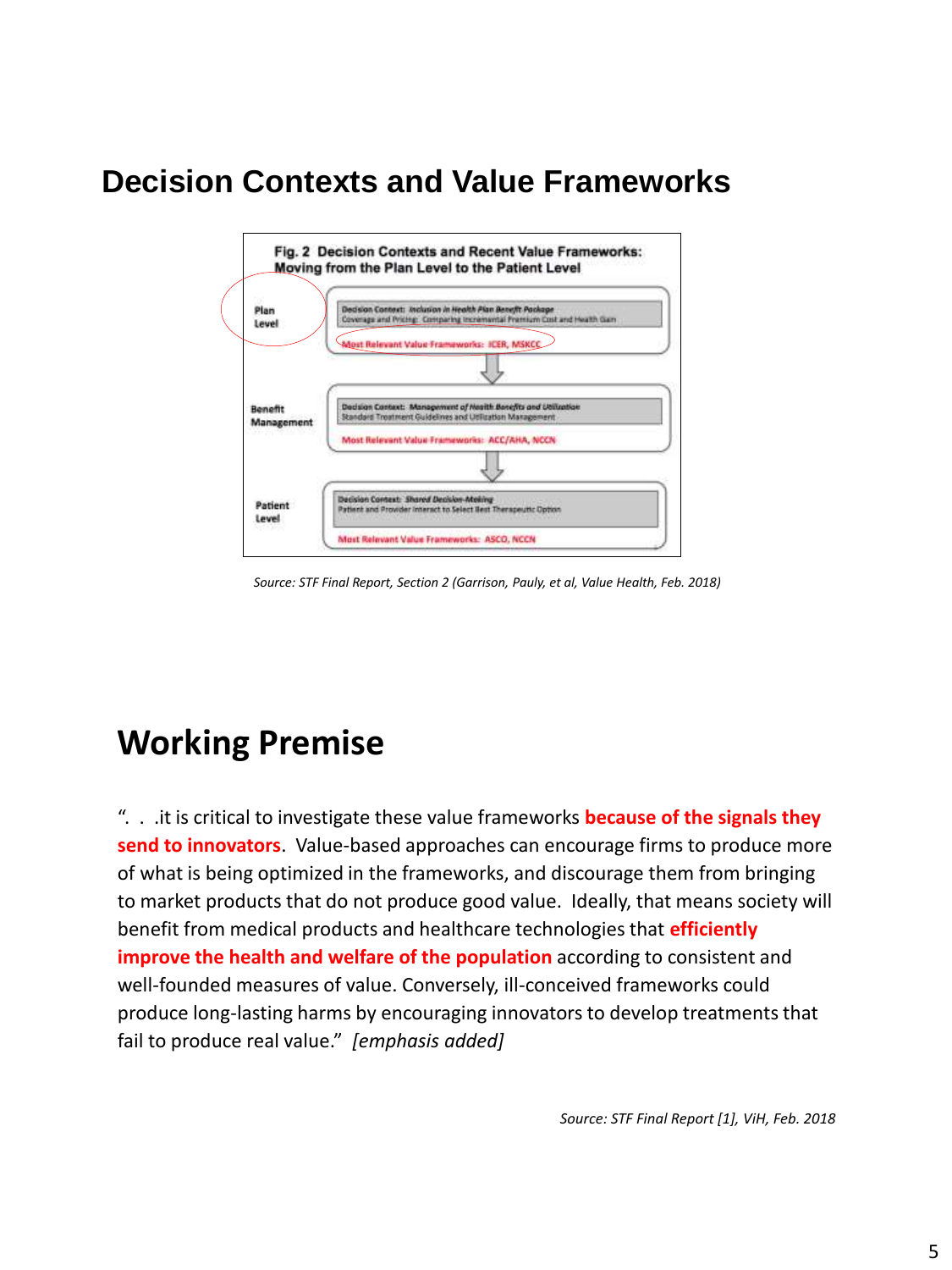# **What is "Value"?**

- From an economic perspective:
	- Value is what someone is (actually) willing to pay or forgo to obtain something (opportunity cost)
- Implications:
	- Varies *across individuals*, *across indications* for the same medicine, and *dynamically over time* (as more evidence becomes available and competitors emerge).
	- Difficult to measure in health care because of insurance
	- In principle, we would ask a plan member about their willingness to pay the incremental insurance premium (or taxes). In practice, the amount is too small to be estimated reliably.

#### **Societal Revealed Preference Example: Cost per Quality-Adjusted Life Year--Hemodialysis (versus No Treatment)**

|                                                                               | 1980                                           | <b>TODAY</b>   |
|-------------------------------------------------------------------------------|------------------------------------------------|----------------|
| Cost per Year for Dialysis ( <i>in current</i> $\zeta$ )                      | \$50,000                                       | \$88,000       |
| <b>Quality Adjustment Factor for Dialysis</b><br>$[.6 \times 1 \text{ year}]$ | 0.56                                           |                |
| <b>Quality Adjustment Factor for Death</b>                                    | 0.0                                            |                |
| C-E Ratio                                                                     | Incremental Cost<br><b>Incremental Benefit</b> |                |
| $=$                                                                           | $$50,000 - 0$<br>$0.56 - 0$                    |                |
|                                                                               | \$89,000/QALY                                  | \$157,000/QALY |

11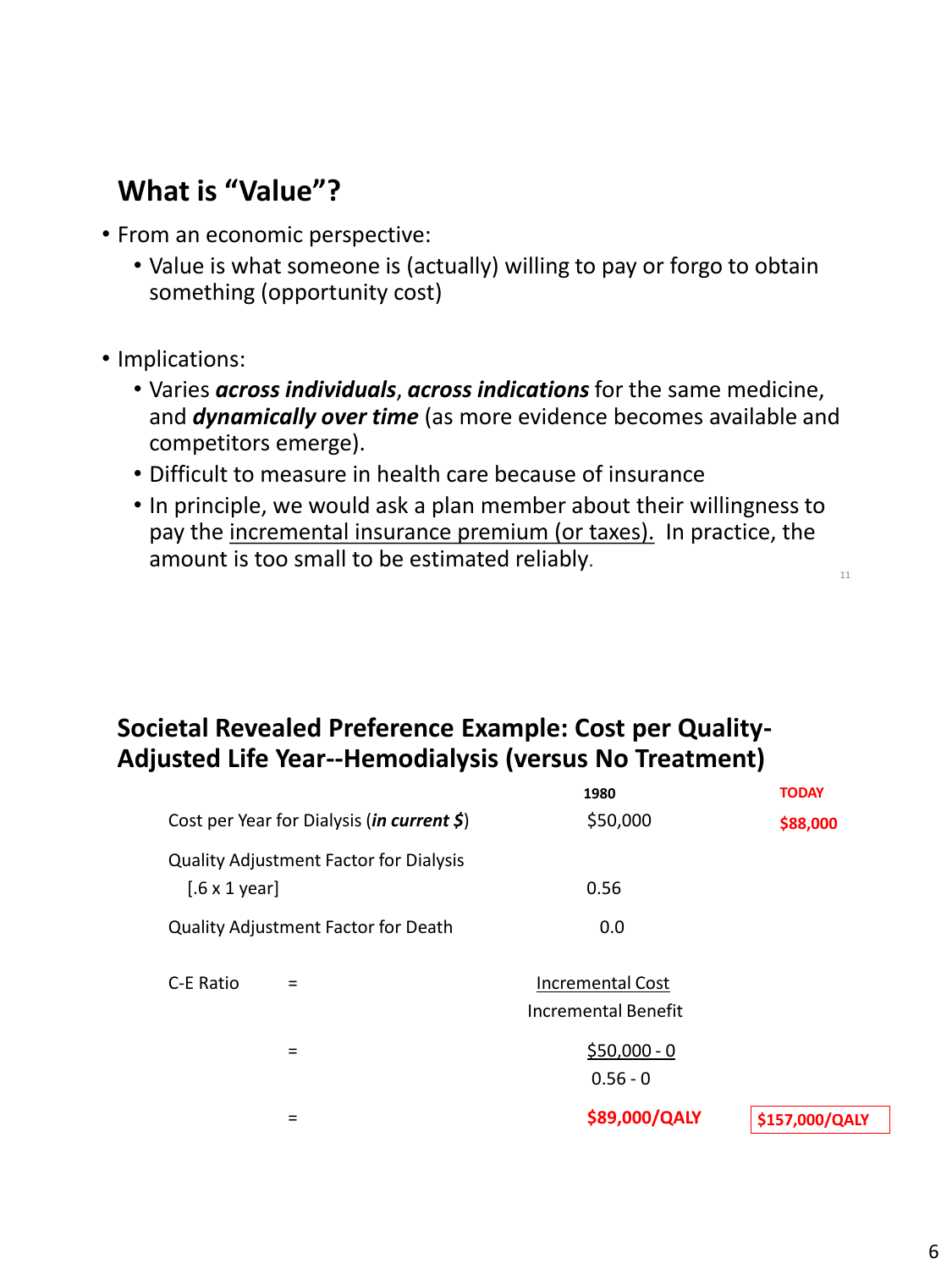### **Two approaches to setting threshold**

#### • **Extra-welfarism**

- UK-NHS: maximizing QALYs from fixed budget: implies constant marginal threshold
- In practice, this is over-ridden with other considerations., e.g.,rarity.

#### • **Welfarism**

- US/market-oriented based on individual utility maximization
- Each citizen has a unique threshold.
- Or, more generally, each citizen has a number of variable thresholds that depend on the severity of disease, and rarity and catastrophic health impact of a disease.



*NOTE: This is an animated slide. Two big petals pop-up*.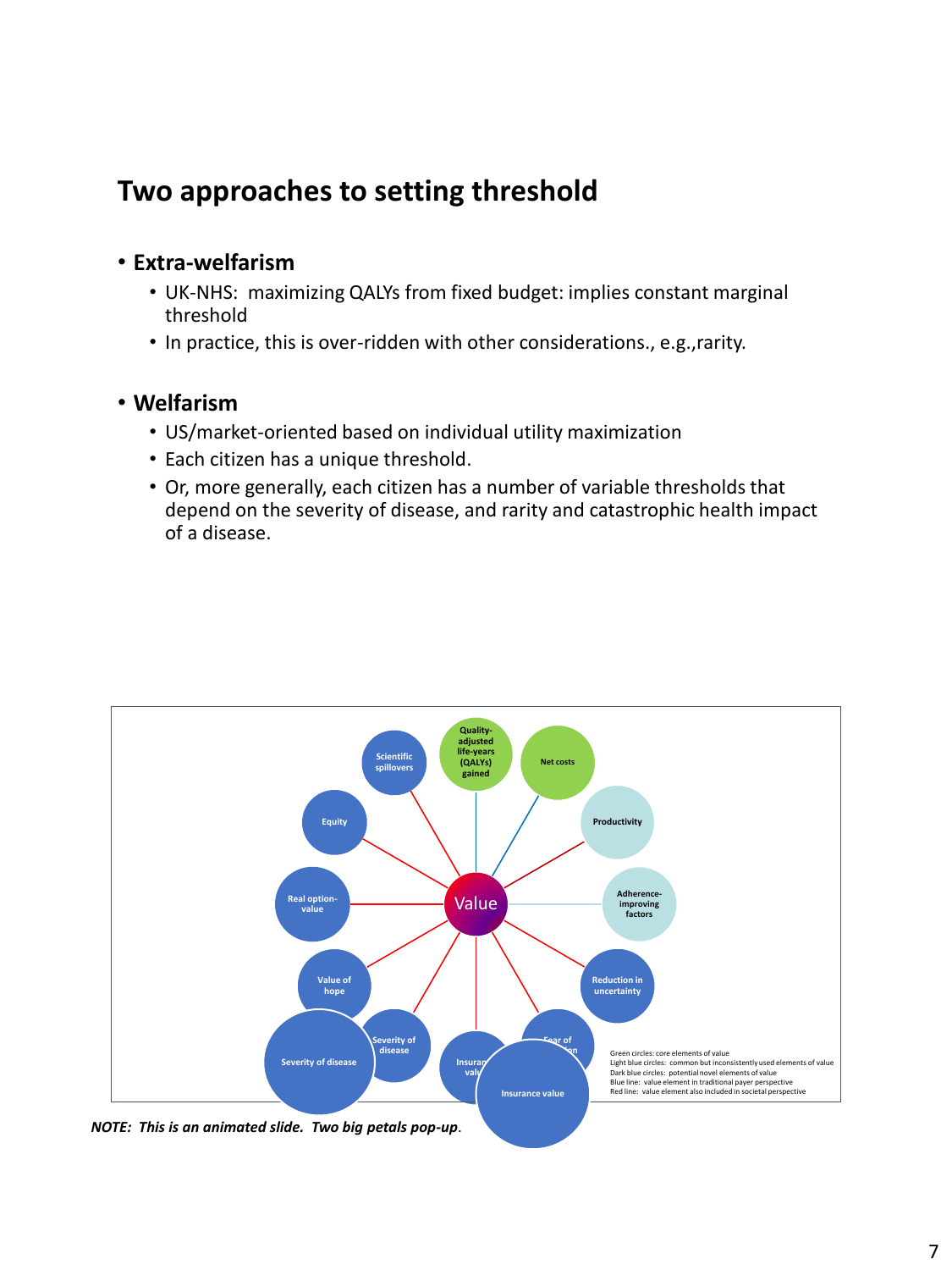### **Evidence and Uncertainty in Rare Diseases**

- Evidentiary challenges in rare diseases:
	- They are often are fatal or have severe health consequences.
	- Natural history of disease is often not well understood.
	- Trials are difficult to design, with RCTs facing ethical barriers, resulting in low levels of evidence.

#### *Implications:*

1) Greater uncertainty about the ultimate value (i.e., cost-effectiveness) 2) Greater need for post-launch RWE and re-assessment of value.

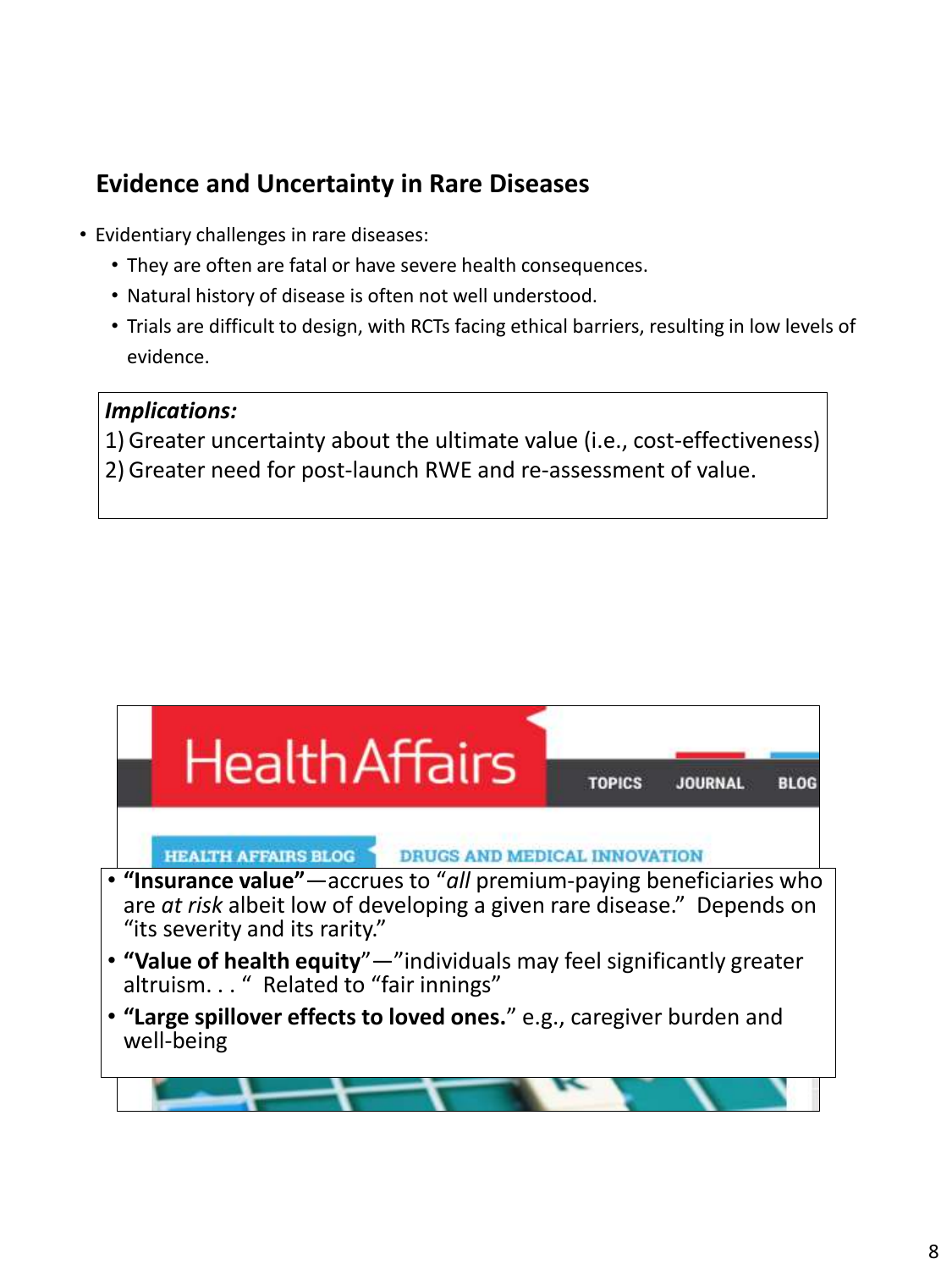## **My Contention**

- In a US context (of extra-welfarism), one can argue for a higher WTP threshold based on insurance value for a rare and health-catastrophic disease.
- The questions are:
	- 1. How much high much higher would this threshold be?
	- 2. How much is justified by insurance value vs. other factors (e.g., ethical/rule of rescue, family spillovers)?
	- 3. How do we handle the large number of "million dollar" therapies? Reinsurance could be key.

### **How to aggregate elements of value?**

#### **1. Monetization of elements in addition to cost per QALY**

- Extended CEA—Risk protection and equity impact (used in global health)
- Augmented CEA—ECEA+other factors
- Net Monetary Benefit (NMB)—change in QALY x WTP threshold + Net cost

#### **2. Multi-criteria Decision Analysis (MCDA)**

- Analytical Hierarchy Process (AHP)
- Multi-attribute utility theory (MAUT)
- Deliberative processes